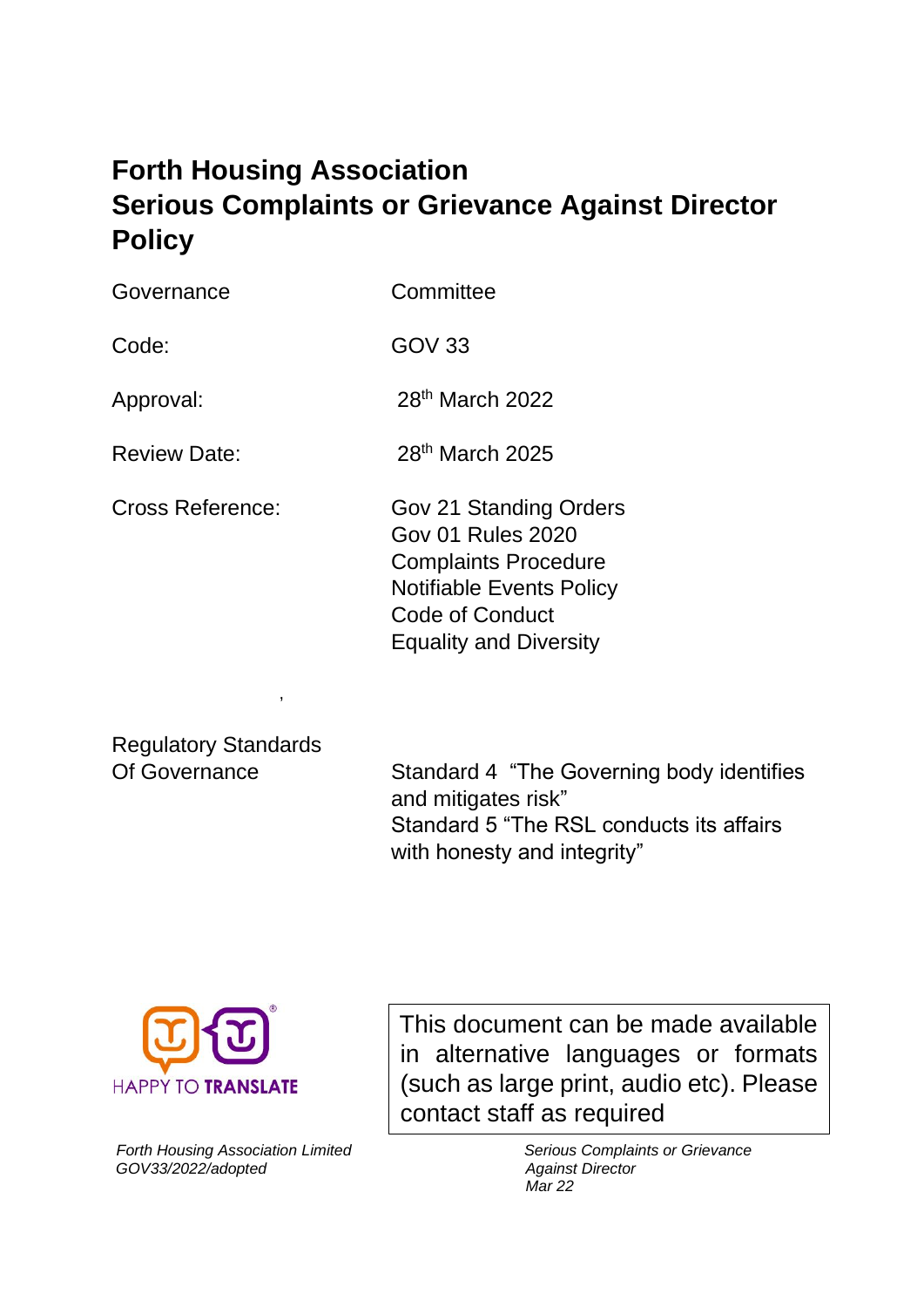#### **1 Introduction**

1.1 This procedure supports the Scottish Housing Regulator (SHR) Statutory Guidance on Notifiable Events, and the appendix to the Guidance specifically relating to handling a serious complaint or grievance against the Director of an RSL.

The Regulator has issued guidance explaining what events are potentially notifiable, and the process for dealing with this ("Notifiable Events, Statutory Guidance February 2019"). [https://www.housingregulator.gov.scot/for](https://www.housingregulator.gov.scot/for-landlords/statutory-guidance/notifiable-events)[landlords/statutory-guidance/notifiable-events#](https://www.housingregulator.gov.scot/for-landlords/statutory-guidance/notifiable-events)

- 1.2 This procedure follows the principles of Forth Housing Association grievance procedures and sets out the processes to be followed by Forth's Committee. These principles are consistent with the revised, statutory ACAS Code of Practice on Disciplinary and Grievance Procedures (published 11<sup>th</sup> March 2015)).
- 1.3 The policy is also consistent with Forth's Delegated Authority policy, which states that any actions against the Director are reserved to the Staffing Sub Committee in the first instance to hold hearings, collect evidence and make decisions.
- 1.4 Any complaints against the Director must be made known to the Chairperson of the Association who will decide whether the complaint warrants investigation under this policy taking into consideration the SHR guidance below at section 3 on what constitutes a serious complaint.

Where a complaint against the Director is not deemed to be serious it will be dealt with under the Association's complaints procedure at Stage 1 or Stage 2, investigation level of the Association complaints procedure .

#### **2 Regulatory expectations**

- 2.1 RSL's are expected to:
	- Notify the SHR if there is a formal serious complaint or grievance against the Director.
	- Take prompt, independent, and professional advice as appropriate to the event.

 *Mar 22*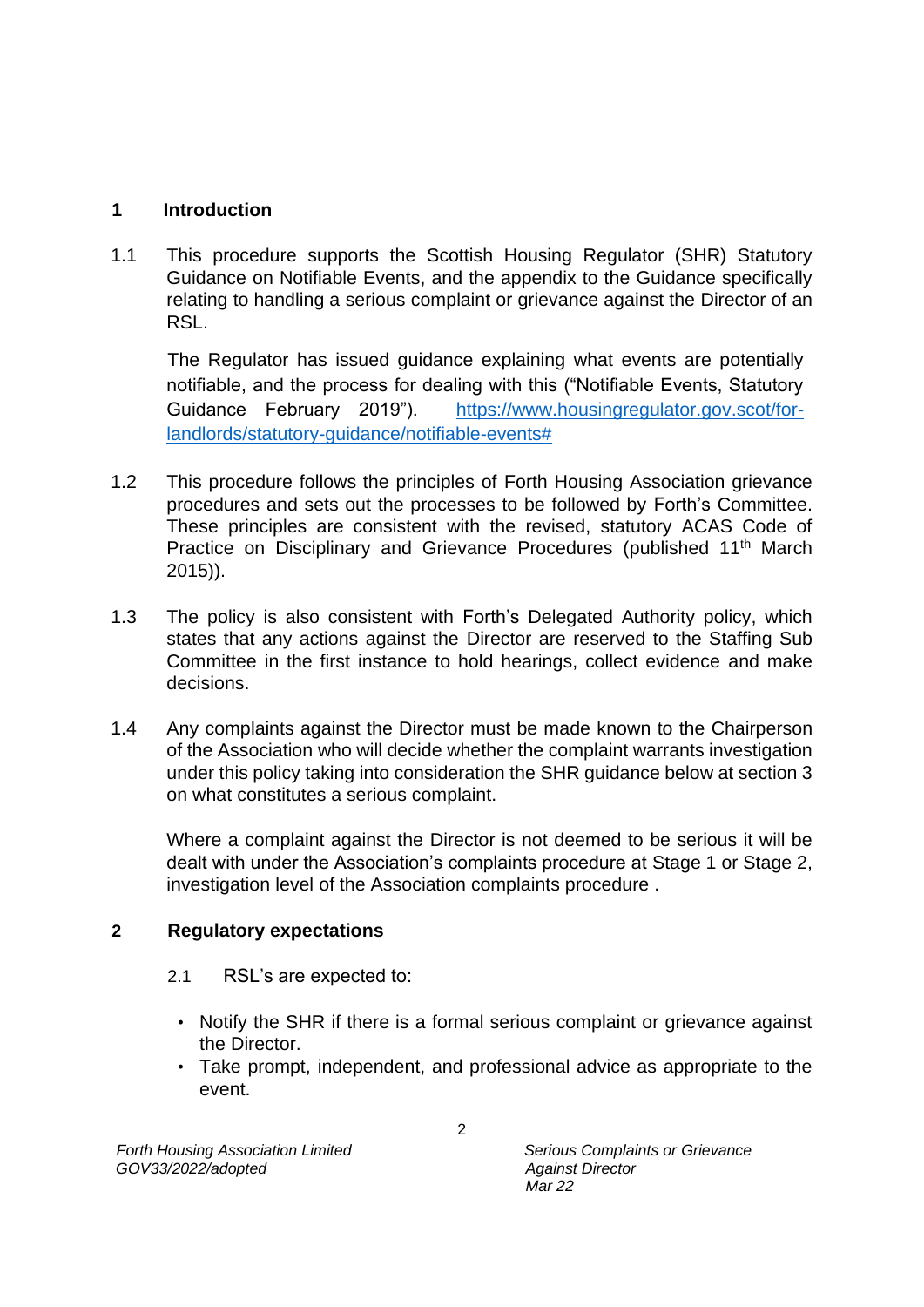- Put in place strong governance systems that set out clear procedures for dealing with such events and clarify the role of the governing body.
- Be open and transparent about the decision-making processes.
- Have in place procedures which will ensure that the stability, efficient running, or viability of service delivery arrangements are not threatened.
- Ensure that procedures are in place to mitigate risk to the good governance and financial health of the organisation.
- Ensure that staff conduct does not bring the RSL into disrepute or raise public or stakeholder concern about the RSL or the social housing sector.
- Depending on the nature of the event consider whether there are any matters to report to the police and if there are to do so.
- Consider whether there are equalities or human rights implications and how the RSL will ensure it meets its legal duties in these areas.

# **3 What constitutes a serious complaint/grievance?**

- 3.1 It is not possible to create an exhaustive list of all the potential eventualities, but examples can include:
	- allegations from an individual employee of bullying or harassment by the **Director**
	- inappropriate behaviour which may bring the Housing Association into disrepute
	- allegations of fraud

# **4 Immediate actions required on receipt of a formal complaint/grievance**

- 4.1 If a formal serious complaint or grievance is received concerning the Association Director, the Chairperson of the Forth Committee will be informed immediately. Formal normally means that the complaint has been submitted in writing. However, there may be occasions where a member of staff receives a verbal complaint. In this instance the complainant will be asked to confirm their complaint in writing to ensure the issues raised are clearly stated and can be properly investigated.
- 4.2 Forth's Chairperson will in turn inform the Scottish Housing Regulator (SHR) of receipt of such a complaint in accordance with the SHR guidance note and the Committee Notifiable Events Policy through the Landlord portal on the SHR website. The Chairperson should also advise SHR on how the Committee intends to handle the complaint and when the Governing body was informed/or will be informed.
- 4.3 Acknowledgement of the complaint/grievance should be sent to the complainant as soon as is practicable, ideally within three working days.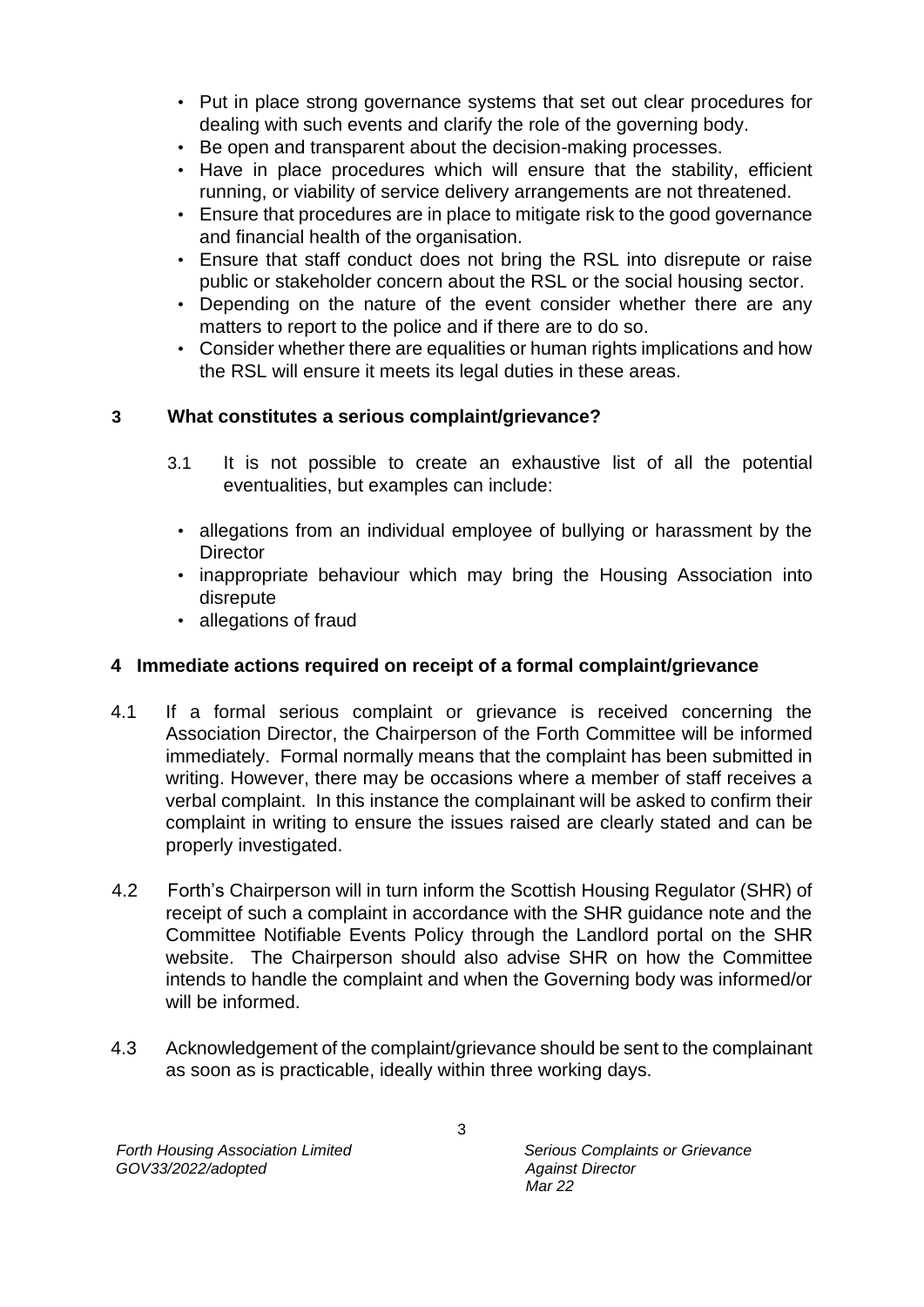4.4 The Director will be notified in writing of the complaint/grievance made against him/her within three working days of receipt of the complaint/grievance. The notification will contain sufficient information about the complaint/grievance and its possible consequences, to enable the Director to prepare to answer the case at a meeting with the Staffing Sub-committee.

Copies of any written evidence, including witness statements if applicable, will be provided with the notification. Forth's Company Secretary can assist the chairperson in compiling all necessary correspondence.

4.5 Consideration should be given at this early stage regarding whether suspension of the Director is appropriate at this time.

#### **5 Who will hear the complaint/grievance?**

- 5.1 Under Forth Standing Orders the Chairperson is expected to deal with such matters in conjunction with 2 members of the Staffing Sub Committee to give a quorum of 3. The Chairperson of the Association will be the designated chair for the purposes of handling the complaint. Members of the staffing subcommittee will then be responsible for the hearing and deciding on any action from the complaint/grievance.
- 5.2 Due to the highly sensitive nature of complaints at this level, it is vital that the full Committee be told that a complaint/grievance has been received and is being dealt with without providing any of the detail. This is for a variety of reasons:
	- Forth's Committee retains control over the affairs of the Committee and retains responsibility for dealing with the Notifiable Event as required by the SHR.
	- It ensures confidentiality for the Director at the centre of the allegations, as is their right.
	- Forth's Committee knows that the complaint is being handled.
	- If independent help is required, then any associated costs can be authorised.
	- Forth's Committee can monitor any emerging patterns of grievances and decide on an appropriate course of action.
	- By keeping the substance of the complaint confidential, it leaves a clean route for any appeal to be heard by other members of Forth's Committee who are untainted by detailed knowledge.
- 5.3 Committee should also consider at this stage whether it may be more appropriate to commission a completely independent party to investigate the allegation and report back.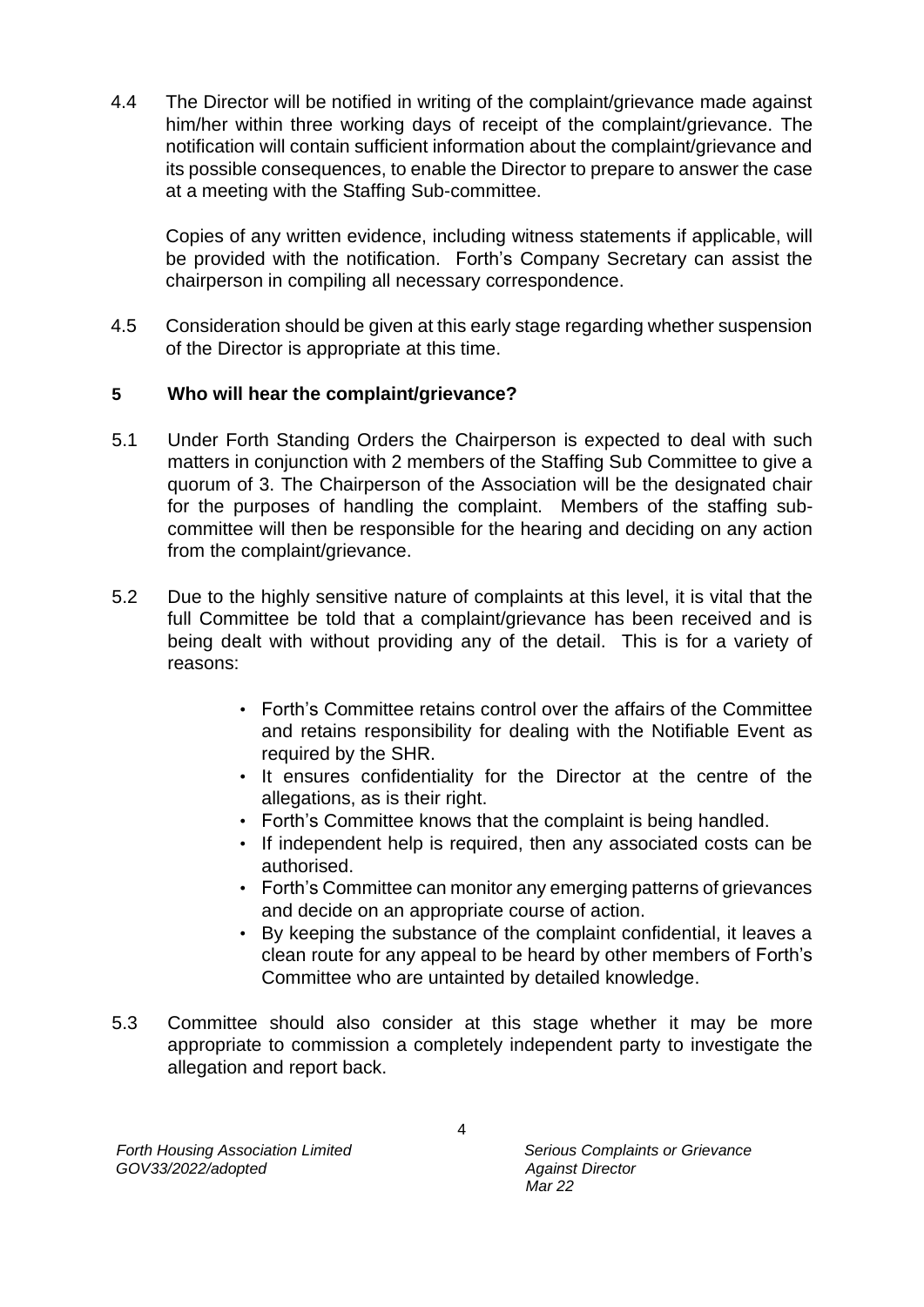5.4 Should it be required, an Appeals sub-committee will be formed from remaining members of Forth's Committee. Forth's Committee will be notified of the outcome of the complaint / grievance at the end of the full process to include any appeal hearing.

#### **6 Independent advice and support**

6.1 Due to the sensitive nature of such situations, it would be inappropriate for any Association employees to be involved in the investigation or handling of a complaint/grievance against the Director. Under no circumstances should the Director participate in any part of the investigation other than to co-operate with the investigator.

Access to independent advice must therefore be sought by the Staffing Subcommittee. Investigation of the complaint/grievance, and any subsequent action taken, must comply with the RSL's legal duties, including those relating to equalities and human rights.

- 6.2 Employee matters are complex and such advice should be sought from an employment law/personal specialist with expertise in investigating such matters.
- 6.3 The Sub-Committee Chair may ask the Company Secretary for information on sources of independent advice. The Company Secretary will provide this information, and if requested, may also assist with administrative tasks such as arranging meeting space or for courier delivery of confidential documentation.

# **Principles for hearing the complaint/grievance**

7.1 The full process of hearing a complaint/grievance is noted in the attached guidance (see Appendix 1).

The general principles which the Staffing Sub-committee must follow however, are:

- Investigate the complaint and gather information and evidence this may require a meeting with the complainant and other relevant parties/witnesses. It may be appropriate to commission an independent party (e.g. an employment law expert as referred to in section 6.2) to undertake the investigation, but all findings will be reported to the Staffing Sub-committee.
- Meet with the Director and allow him/her to put forward their case in response to the complaint/grievance.
- Allow the Director to be accompanied at the meeting by a representative of their choosing.

*Forth Housing Association Limited Serious Complaints or Grievance GOV33/2022/adopted Against Director* 

 *Mar 22*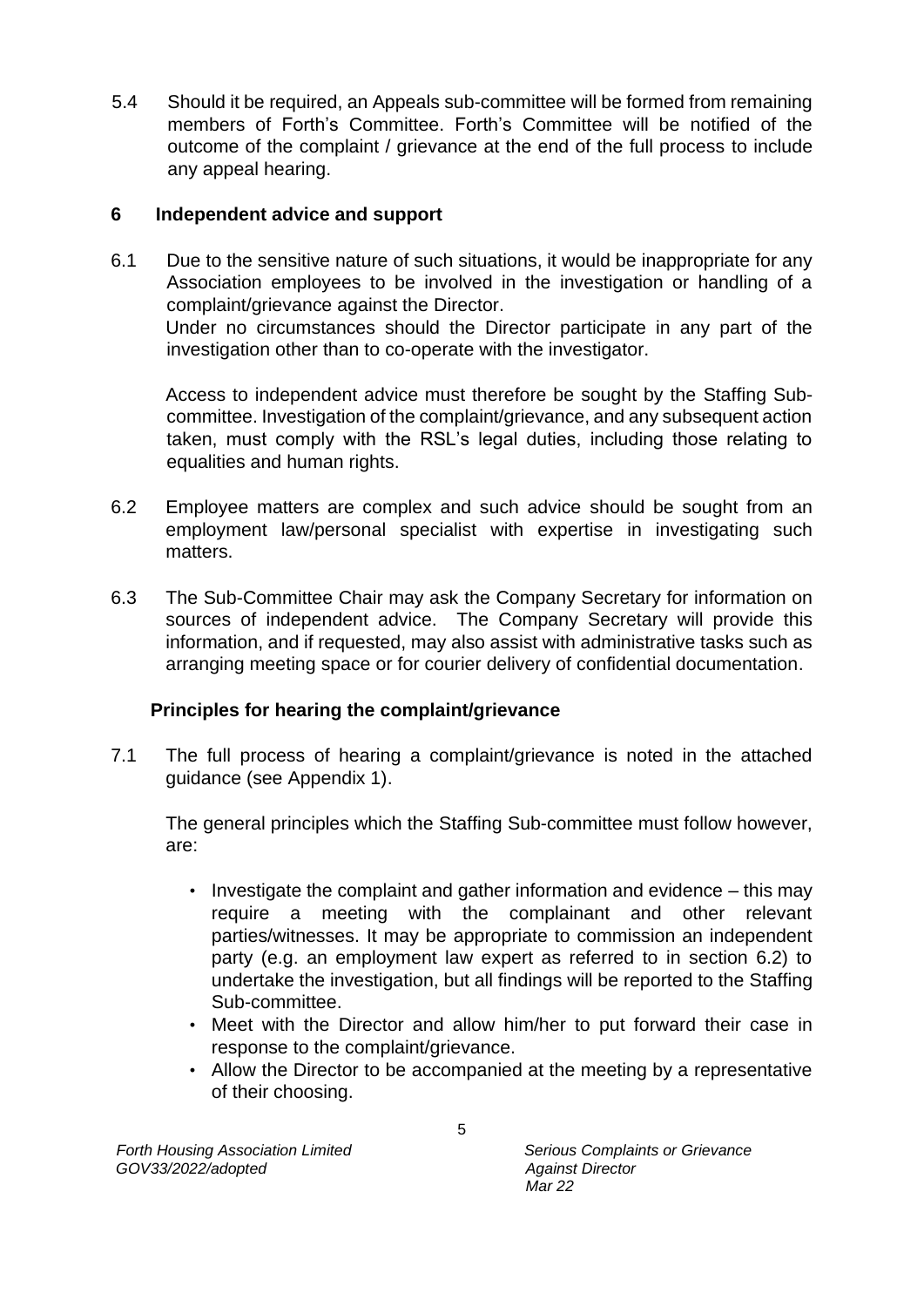- Investigate further if required.
- Adjourn the meeting to consider the information presented.
- Notify the Director of the outcome decision and the right of appeal.
- 7.2 Following the investigation, hearing, and consideration of the information presented, it should be borne in mind that the findings may lead to the instigation of disciplinary action which would activate the disciplinary process.
- 7.3 At all stages it is important to keep accurate and appropriate records to document and evidence decision making.

#### **8 Updating of the procedure**

8.1 The procedure will be reviewed as necessary in line with any future SHR guidance.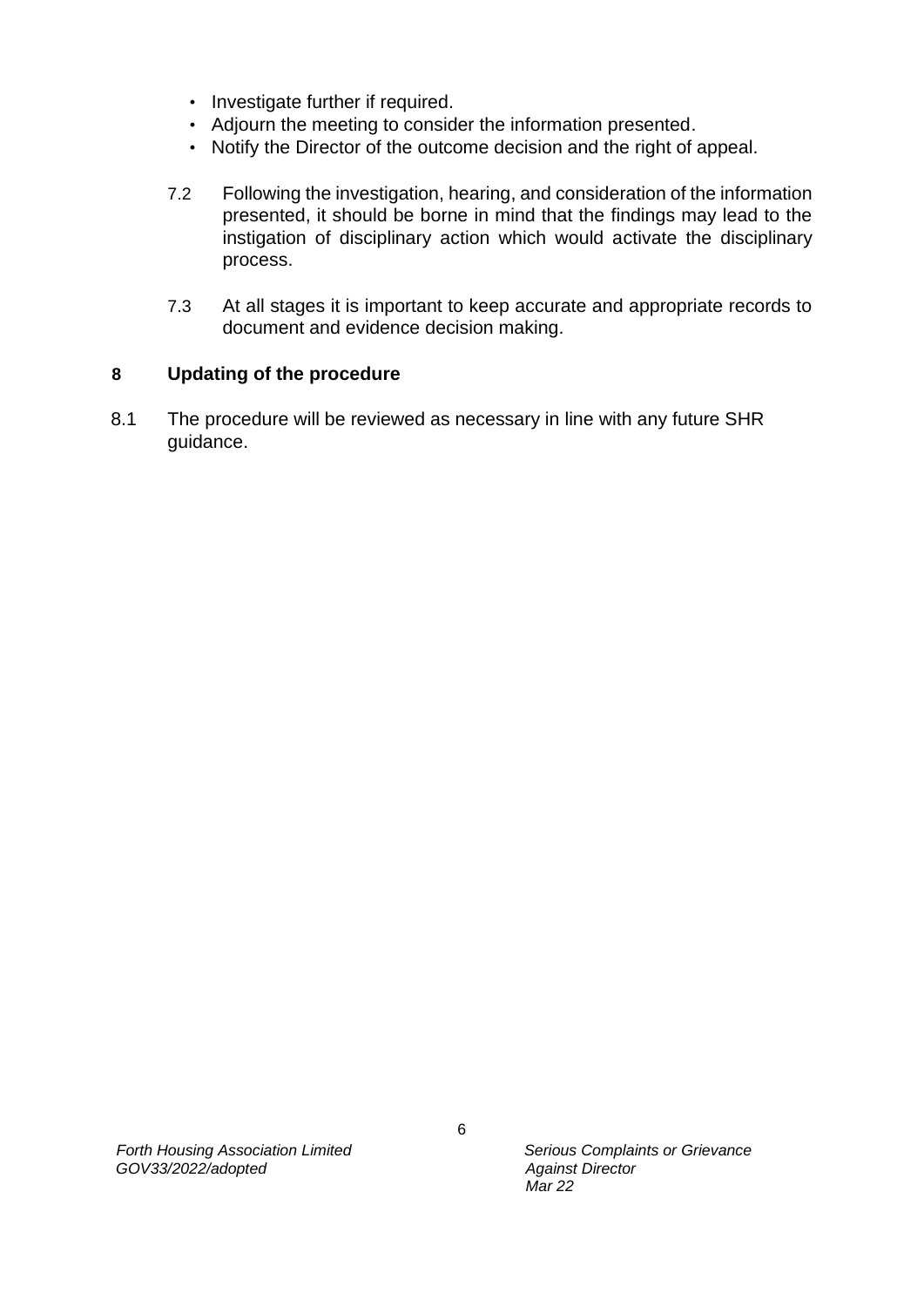# **Appendix 1**

**Guidance notes for the Staff Sub-committee to investigate and hear a complaint/grievance against the Director.** 

#### **1 Notification of a Hearing**

- 1.1 The Staffing Sub-committee will carry out an appropriate investigation into the complaint/grievance. This may be with the assistance of an independent advisor/investigator.
- 1.2 The Director will be informed in writing of the time, date, and place of the hearing, who will be conducting the Staffing Sub-committee and who else will be present. They will be advised of their right to be accompanied and asked for the name of the person who will accompany them. At least five working days' notice of a hearing should be given.

The Director will be expected to attend the hearing in person unless there are exceptional circumstances (an example might be where the Director is on long term absence and is unlikely to return within a reasonable period).

The information provided to the Director should include;

- Information of all the allegations against him/her and that he/she will have the opportunity to state their case.
- That no formal disciplinary action will be taken until a full investigation of the allegations has been carried out.
- Details of any suspension as detailed below.
- That Forth will conduct an internal investigation irrespective of any police proceedings and make decisions in accordance with this policy based on evidence and information available at the time.
- That Forth may proceed with disciplinary action after an appropriate investigation has taken place.
- That the use of recording devices (in normal circumstances) during any part of the investigation including potential disciplinaries or appeals is not allowed.
- The aim is to reach a conclusion which is satisfactory to all parties. It is important to deal with such matters as quickly as possible to remove periods of uncertainty.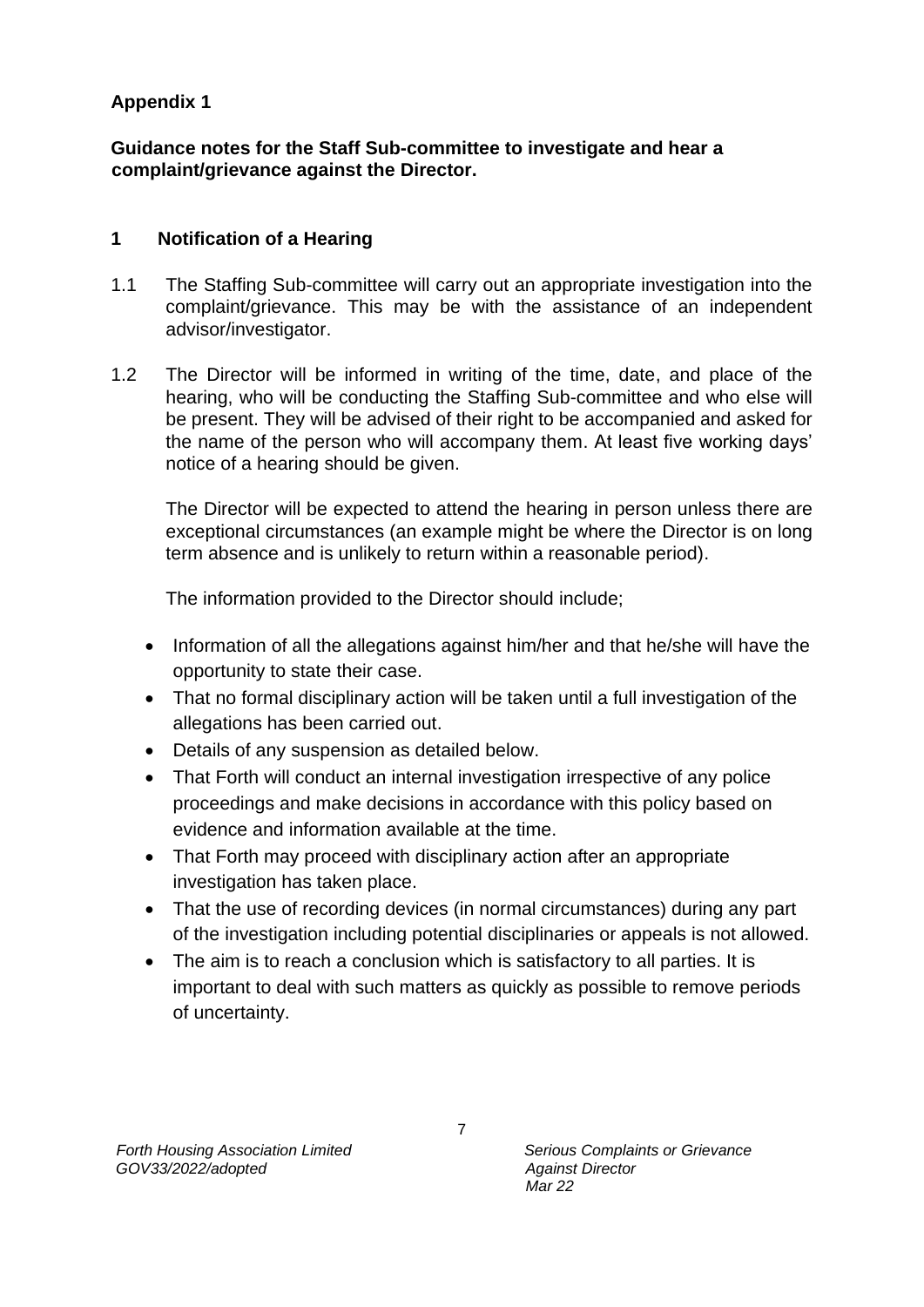Unless there are strong reasons why the complaint/grievance cannot be dealt with quickly (e.g. one of the parties is on holiday), the Staffing Sub-committee should collect all the relevant information and aim to hold the hearing within 10 working days of receipt of the complaint.

#### **Suspension**

- Salary will be paid in full where suspension has been enacted until such time as the allegations have been fully investigated.
- Suspension will be on full pay if the allegations are gross misconduct.
- Suspension will last no longer than 2 weeks. If the investigation has not finished within this time, the Director will be informed in writing of the progress.
- While on suspension the Director should not have any contact with any other employees other than the person named on their suspension letter.
- If the allegations are not at gross misconduct level suspension may be because Forth feels the Director is/or could interfere with the investigation in some way.

# **2 At the Hearing**

- 2.1 The Chair of the committee will outline to the Director the details of the complaint and findings from any investigations which have arisen from the original complaint/grievance. The Director will be invited to discuss these findings and present their response to the detail of the complaint/grievance.
- 2.2 The meeting can be adjourned to consider information presented. It can be reconvened on the same day or if that is not appropriate further arrangements can be made for a new meeting. There is no need for the Staffing Subcommittee to present their decision at this stage.
- 2.3 A member of the Staffing Sub-committee should take notes of the hearing and/or this duty can be carried out by the Company Secretary.

# 3 **After the investigation and meeting**

3.1 After the hearing, the decision of the Staffing Sub-committee should be conveyed in writing to the Director within five working days of the date of the hearing.

The decision letter must record:

*Forth Housing Association Limited Serious Complaints or Grievance GOV33/2022/adopted Against Director* 

 *Mar 22*

8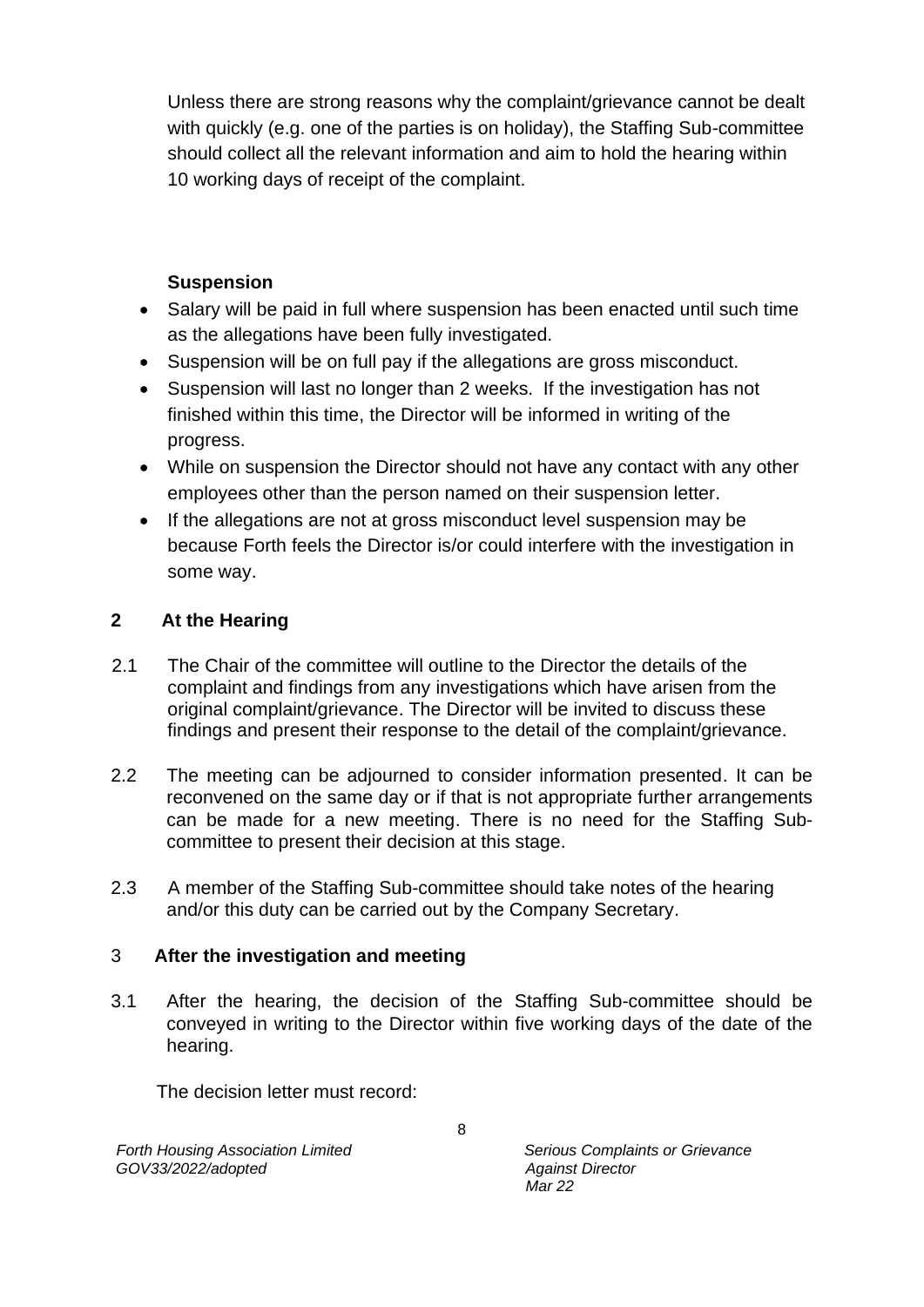- the nature of the grievance/complaint raised
- the date of the meeting and who was present
- the key points made in discussions at the hearing
- the names of any witnesses or other parties who provided information
- the reasons for the decision
- the outcome
- the right of appeal
- 3.2 It is particularly important that the decision letter contains information which will enable all parties to understand how the conclusions and decision(s) were reached.

# **4 Potential outcomes from the Hearing**

- 4.1 Once the Staffing Sub-committee is satisfied that it has come to a satisfactory conclusion it must then decide whether to:
	- Uphold the complaint/grievance
	- Partially uphold the complaint/grievance
	- Not uphold the complaint/grievance
- 4.2 If any action is taken (other than dismissal) the outcome letter makes clear the standards of improvement required, the timescale within which this is expected to be achieved, the frequency of reviews, and the consequences of inadequate or un-sustained improvement.

The outcome letter will also detail that a record will be kept on the personal file.

# 4.3 **Notice of Decision**

The outcome of the decision, including the reasons for this will be issued in writing within 5 working days of the formal hearing.

This letter will detail the reasons for any formal warning and what is expected of the Director.

If the outcome is dismissal details of the last date of employment and any outstanding payments that will be made in the final salary.

# **5 Right of Appeal**

5.1 If the Director is not satisfied with the outcome of the hearing, an appeal may be submitted in writing to an Appeals sub-committee within five working days of the date of the decision letter. The appeal should specifically outline the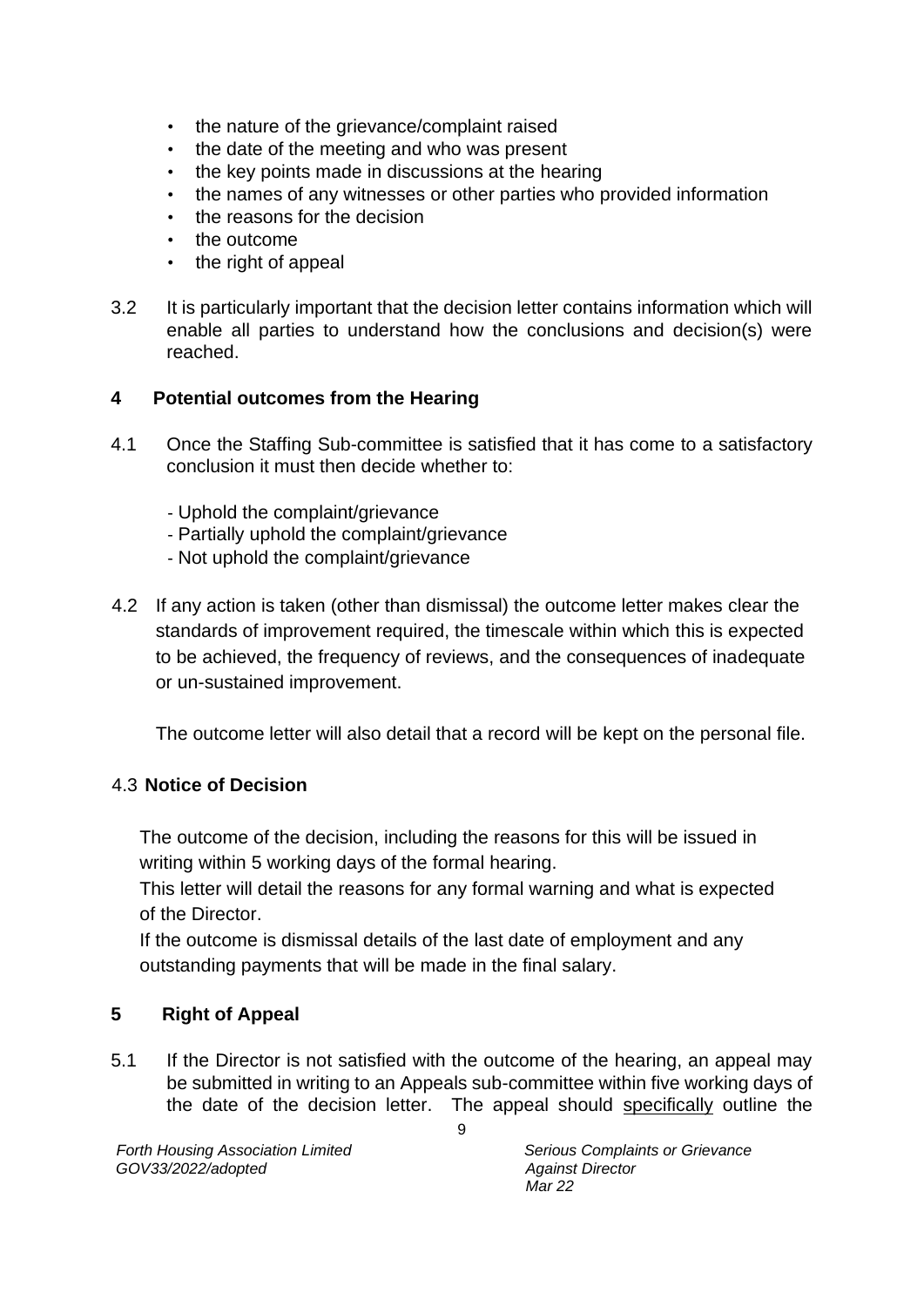reasons why the Director believes the decision was unfair or unreasonable and/or why they believe the complaints/ grievance procedure has not been properly applied.

- 5.2 Grounds for appeal include:
	- procedural irregularities
	- unfairness of the judgement
	- new evidence which could not have been available at the time of the original decision or was unreasonably withheld and which could have materially affected the outcome
- 5.3 The appeal hearing will be arranged within 10 working days of receiving the appeal request.
- 5.4 Any appeal will be taken, by someone who was not involved in the original disciplinary hearing.

# **Notice of Decision of Appeal**

The outcome of the decision, including the reasons for this will be issued in writing within 5 working days of the appeal hearing.

This letter will detail the reasons for any formal warning and what is expected of the Director.

If the outcome is dismissal details of the last date of employment and any outstanding payments that will be made in the final salary.

# **6 Notification of Appeal**

The Director will be informed in writing of the time, date and place of the hearing, who will be conducting the hearing and who else will be present. They should also be advised of their statutory right to be accompanied and asked for the name of the person who will accompany them. At least five working days' notice of a formal hearing should be given. In all cases the Director will be expected to attend the hearing in person unless there are exceptional circumstances (an example might be where they are on long term sickness absence and unlikely to return in a reasonable period).

# **7 Right to be Accompanied**

7.1 The Director has the right to be accompanied at all stages of the procedure by an appropriate work colleague or a trade union representative. Appropriate in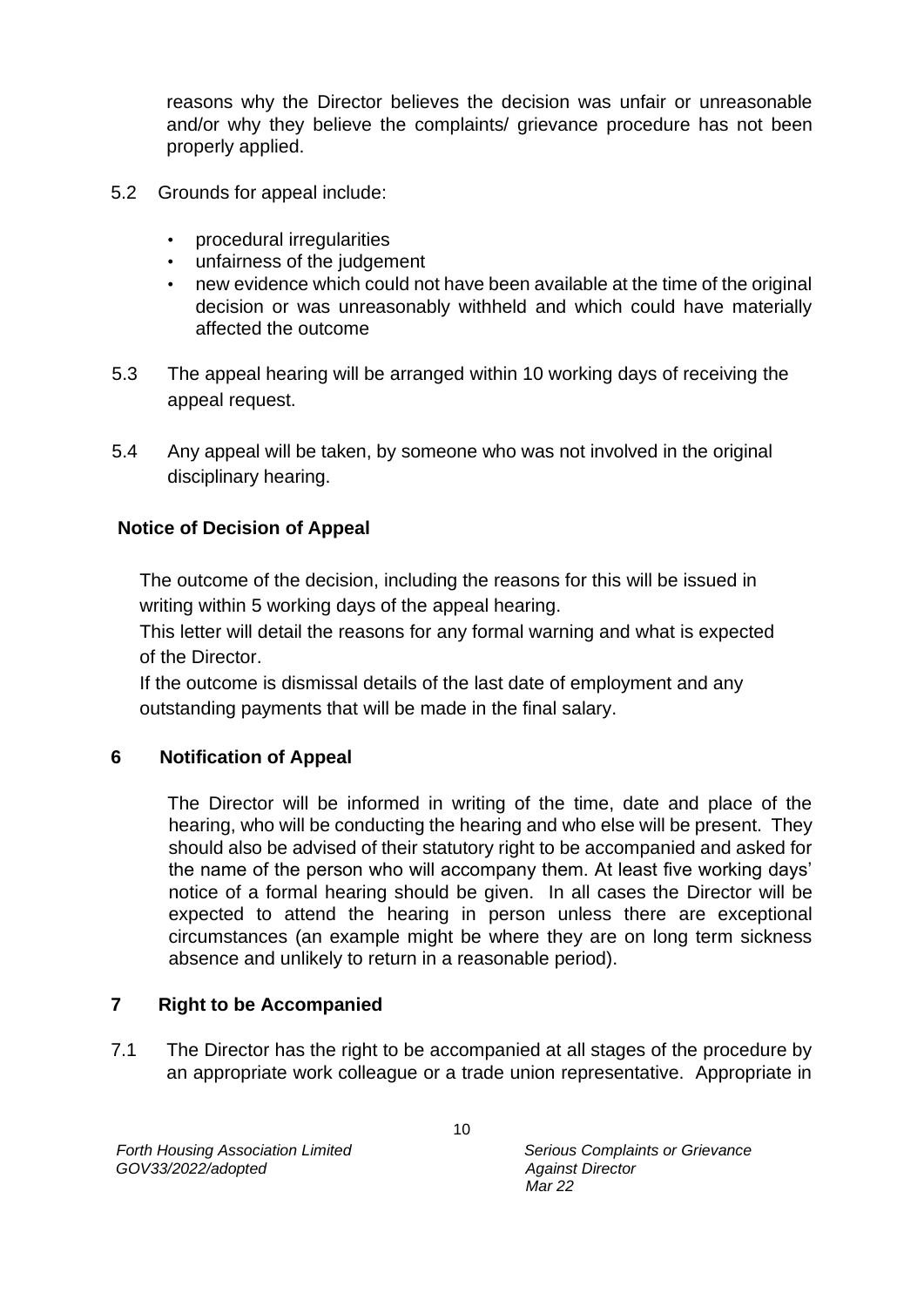this context means someone who does not have a conflict of interest, is not a witness to related events or involved in the facts of the complaint/grievance.

- 7.2 A work colleague who has been asked to accompany a member of staff to a formal appeal hearing is entitled to a reasonable amount of time away from their normal duties to fulfil this role. This should include not only time to attend the hearing but also time to familiarise themselves with the issues and confer with the employee both before and after the hearing.
- 7.3 No employee is required to agree a request to accompany a colleague to a hearing and no pressure should be brought to bear on them if they do not wish to do so.
- 7.4 The Staffing and Appeals sub-committees may co-opt an independent advisor to attend the original hearing or appeal meetings.
- 7.5 The Staffing or Appeals Sub-committee may also wish to seek information from any other member of staff whose names have appeared as part of the complaint/grievance. These staff members also have the right to be accompanied at any meeting to discuss the complaint/grievance and must keep the matter confidential.

#### **8 Right of Delay**

8.1 At all stages of the appeal procedure the Director can request to delay the appeal for up to five working days if their chosen companion is unavailable. The Staffing Sub-committee should agree to this request unless there are exceptional reasons for not doing so.

If the Staffing Sub-committee, the Director or their companion cannot attend the appeal hearing for a reason that was not reasonably foreseeable at the time the meeting was arranged, the meeting must be rearranged (i.e. illness on the day, or car breaking down).

However, if either party does not attend the meeting and the failure could be reasonably foreseen, then the meeting will not be rearranged.

#### **9 Records**

9.1 Records should be kept detailing the nature of the complaint/grievance, the response given, any action taken and the reasons for it. A member of the subcommittee should be appointed to prepare a comprehensive note of the appeal hearing or this may be devolved to the Company Secretary. In certain circumstances some information may be withheld, for example, to protect a witness.